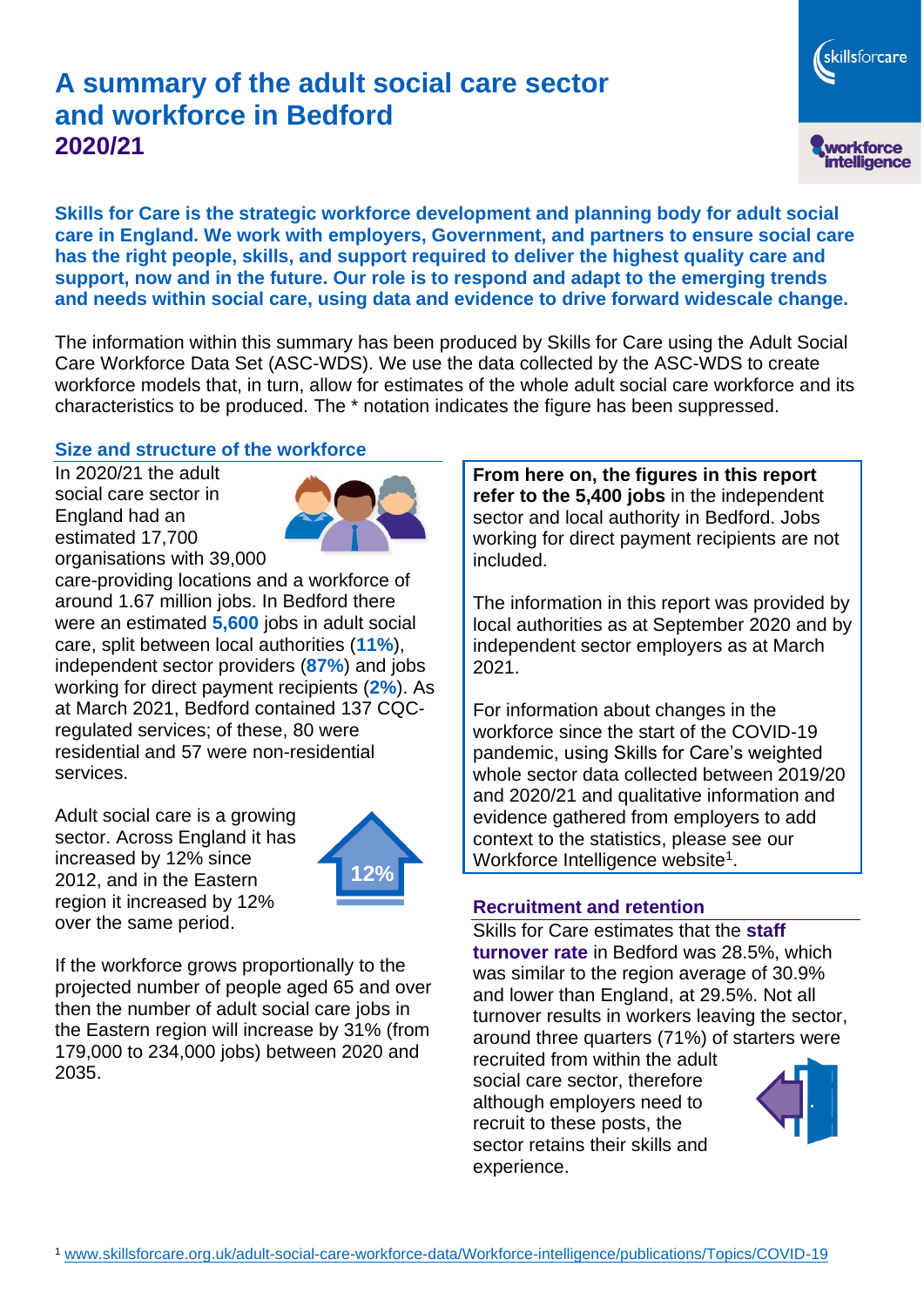Adult social care has an experienced 'core' of workers. Workers in Bedford had on average **8.1 years of experience in the sector** and 82% of the workforce had been working in the sector for at least three years.

Using both workforce intelligence evidence and our links with employers and stakeholders across England, we know that recruitment and retention is one of the largest issues faced by employers. We have many resources and tools available to help, for example the 'Values-based recruitment and retention toolkit'<sup>2</sup> and 'Seeing potential: widen your talent pool'. <sup>3</sup> For more information please visit: [www.skillsforcare.org.uk/recruitment-retention](http://www.skillsforcare.org.uk/recruitment-retention)

#### **Employment information**

We estimate Bedford had **5,400** adult social care jobs employed in the local authority and independent sectors. These included 450 managerial roles, 175 regulated professionals, 4,200 direct care (including 3,600 care workers), and 700 othernon-care proving roles.

The average number of **sickness days** taken in the last year in Bedford was 9.4, (9.1 in Eastern and 9.5 across England). With an estimated directly employed workforce of 4,900, this would mean employers in Bedford lost approximately **46,000 days to sickness in 2020/21**. In England levels of staff sickness have nearly doubled over the course of the pandemic between 2019/20 and 2020/21, in total around 6 million extra days were lost to sickness than in the year before.

Around one quarter (23%) of the workforce in Bedford were on zero-hours contracts. Over two thirds (70%) of the workforce usually worked full-time hours and 30% were parttime.

#### **Chart 1. Proportion of workers on zero hours contracts by area**

| England        | 25%   |
|----------------|-------|
| Eastern        | l 25% |
| <b>Bedford</b> | 23%   |

# **Workforce demographics**

The majority (83%) of the workforce in Bedford were female, and the average age was 43 years old. Workers aged 24 and



under made up 9% of the workforce and workers aged over 55 represented 23%. Given this age profile approximately 1,300 people will be reaching retirement age in the next 10 years.

Nationality varied by region, in England 83% of the workforce identified as British, while in the Eastern region this was 82%. An estimated 75% of the workforce in Bedford identified as British, 11% identified as of an EU nationality and 14% a non-EU nationality, therefore there was a similar reliance on EU and non-EU workers.

# **Pay**



Table 1 shows the full-time equivalent annual or hourly pay rate of selected job roles in Bedford (area), Eastern (region) and England. All figures

represent the independent sector as at March 2021, except social workers which represent the local authority sector as at September 2020. At the time of analysis, the National Living Wage was £8.72.

#### **Table 1. Average pay rate of selected job roles by area**

|                                 | <b>England</b> | Region  | <b>Area</b> |
|---------------------------------|----------------|---------|-------------|
| Full-time equivalent annual pay |                |         |             |
| Social Worker <sup>t</sup>      | £37,100        | £34,500 | £39,000     |
| Registered nurse                | £33,600        | £33,000 | £33,200     |
| Hourly pay                      |                |         |             |
| National Living<br>Wage         | £8.72          | £8.72   | £8.72       |
| Senior care worker              | £10.00         | £10.02  | £9.89       |
| Care worker                     | £9.29          | £9.23   | £9.08       |
| Support and<br>outreach         | £9.53          | £9.37   | £9.29       |

†Local authority social workers only.

Please note that pay varies by sector, with local authority pay generally being higher than independent sector pay.